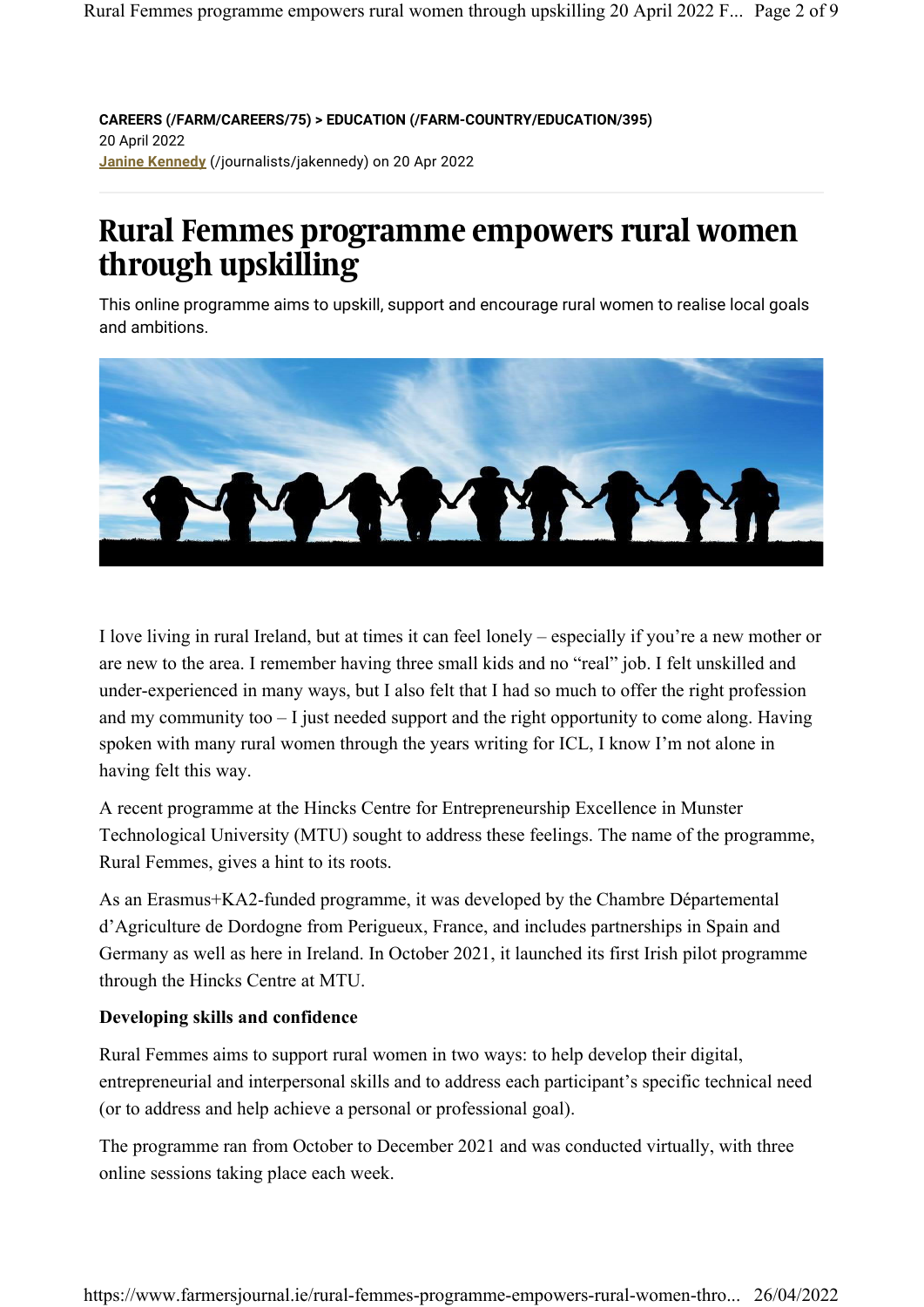MTU is now seeking to run the programme again, thanks to its initial success. Sessions covered the topics of tourism, rural policy and marketing, among others. Many of the participants were connected in some way to agriculture, so there was a focus on sustainable farm diversification.

One participant, Neasa O'Shea (who lives in Co Cork, on her family's tillage farm), didn't enter the programme with a specific business idea, but she wanted to see how she could benefit her local community and get more involved in its development.



Neasa O'Shea is a primary school teacher who lives on her family farm in north Co Cork. She participated in the programme while taking a career break.

## **Career break**

"I live just outside Killavullen village, which is 10 minutes outside Mallow heading towards Fermoy. I am actually a Kerry woman and fiercely proud of that," she laughs. "I'm also a primary school teacher and I've taken a career break; I'm on a year out. My husband actually spotted the ad for Rural Femmes in the Farmers Journal and it was just something that piqued my interest. I signed up online - having no expectations - and I just went for it."

There is no specific degree or certification provided upon completing this programme, which is free of charge, but Neasa says the relationships developed, stimulating conversations and learning modules gave her the confidence and skills to develop her community development goals.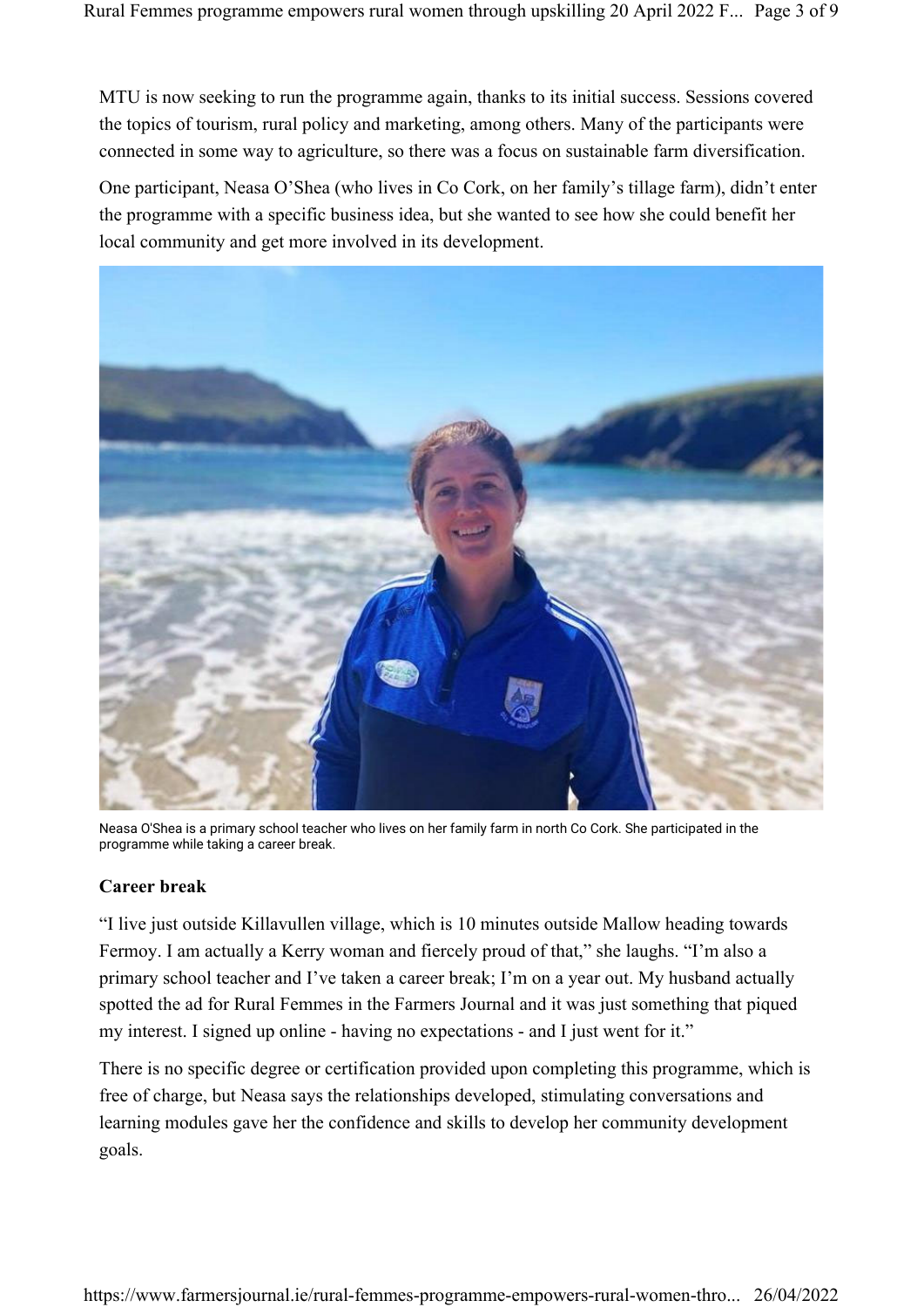"Lessons took place Sunday, Monday and Tuesday evenings for an hour and it was all online," she explains. "At the start, I didn't know what to expect, but it was actually lovely. It was the time of year when it was cold and dark outside, I didn't have to arrange childcare if my husband was working late, I could just be in the other room on Zoom."

# **Making connections**

Dr Niall O'Leary (pictured) is research fellow at the Hincks Centre. He was one of three lecturers on the programme and says the participants were enthusiastic and keen to learn, share and make connections.



"Often when people have entrepreneurial ideas and share them with their family and friends, the family and friends will listen, but they are not in the same headspace and so often don't engage deeply," he explains.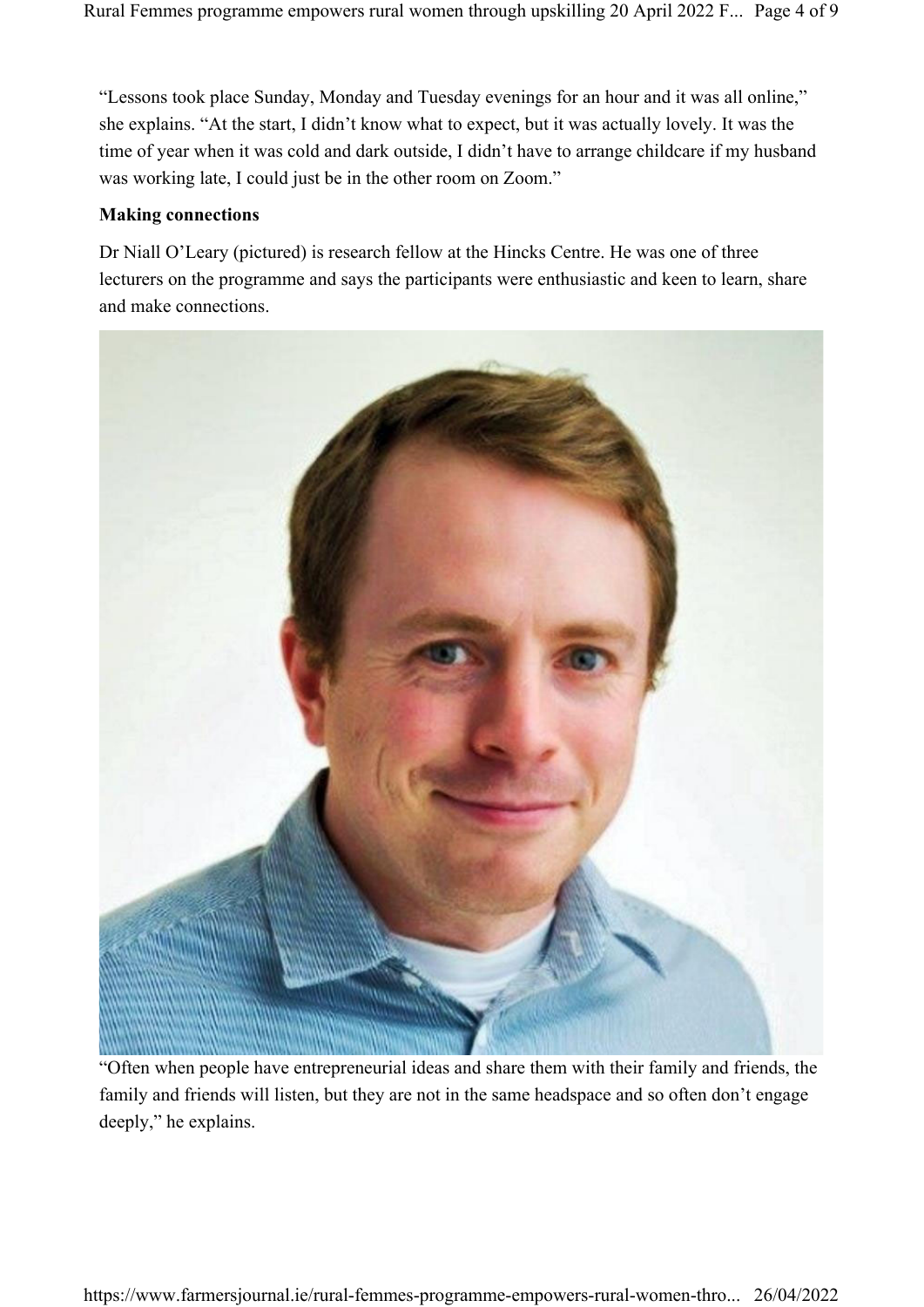"Sharing ideas with like-minded women in similar circumstances led to deeper consideration and faster progress. For me, their ideas were both interesting and inspiring, and facilitating their progress while they increasingly helped each other was very rewarding. It proved to me there is a lot of potential to be unlocked."

Neasa says most participants came into the programme with a business idea in mind, but some, like herself, came to help develop an idea or a goal.

"The whole thing was, if you had a business idea there was lots of advice available on how to progress, but even if you didn't – and I didn't – the course was clear in breaking down what you'd need to do to get ideas and focusing in on one," she says. "There was no real pressure, but there was a blank document with clear targets outlining what you hoped to achieve and what your costs would be. Niall did a lot of logistics - trying to work out if we had a viable project, and then Ana [Dr Ana Cruz Garcia] would go through sustainable rural tourism with us - which was really interesting."

#### **Development opportunities**

Ana is a lecturer at MTU and specialises in marketing – she is passionate about rural tourism and focused her Rural Femmes lectures in this area.

"I really enjoyed showing these women the wide variety of possibilities there is in rural tourism for farm diversification," she says. "I also learned from their own current and potential ideas; all innovative, creative and sustainable. While sustainability is a topical area in business today, what I noticed in the case studies discussions was a genuine interest in creating businesses that are economically successful but also in support of their rural communities and the natural heritage around them."

#### Neasa concurs.

"For me, I look at the community I'm living in - and that's really important to me: to see the opportunities in the community. For tourism, in particular, but in a sustainable and a natural way," she says. "I look at my kids and think - if they don't go farming, what are their options? It's about developing what's here. So my idea was to develop some guided walks [around the community]. Not for profit, but to bring tourists to the area."

#### **More than support**

Rebecca Robinson was the third lecturer on the programme and is a researcher at the Hincks Centre. She focused on digital presence in business (like making use of social media streams) and says connecting with enterprising and like-minded women each week provided so much more than the support and training the programme provided.